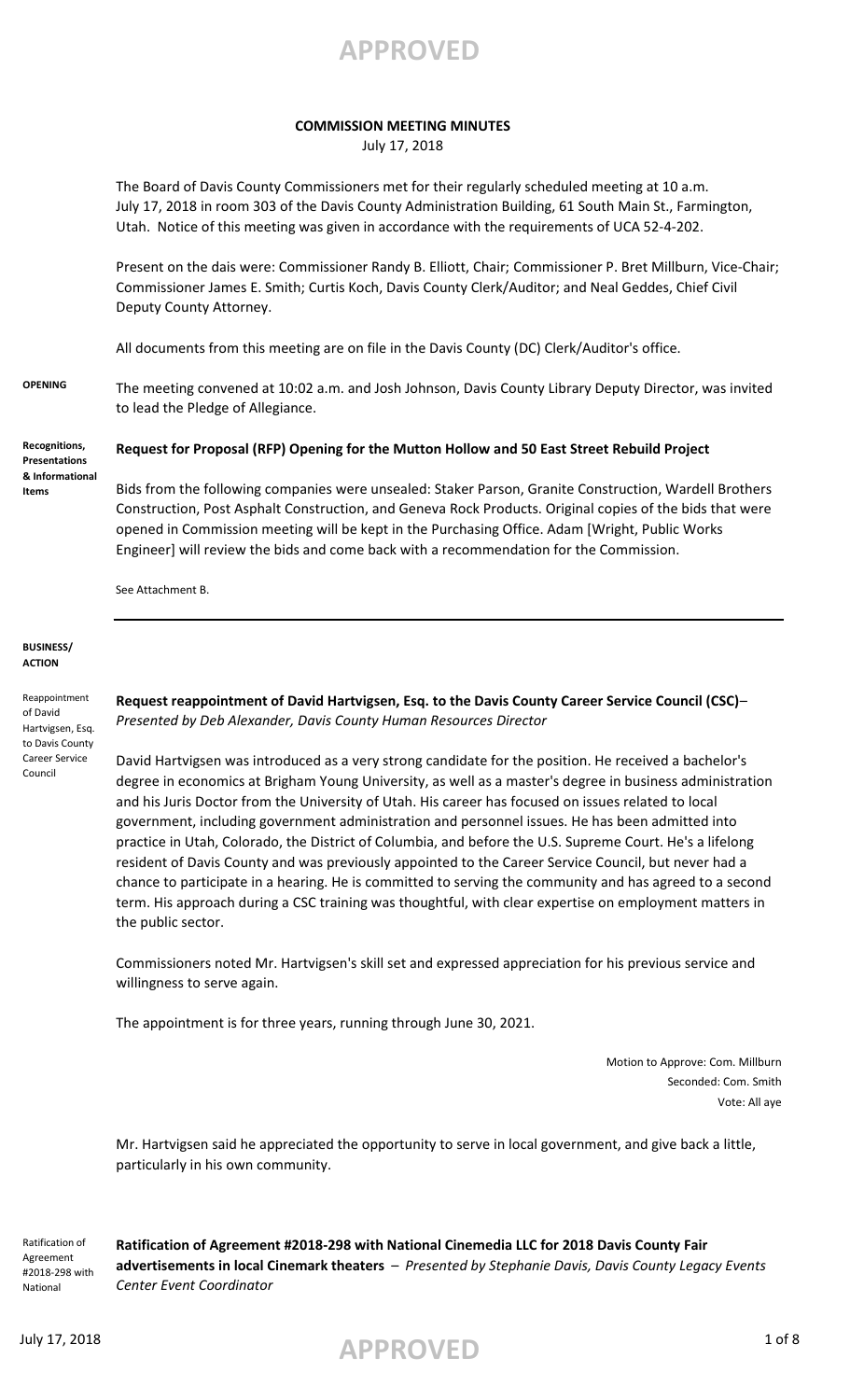Cinemedia LLC for fair advertising

The contract with National Cinemedia LLC allows for fair advertisements to be placed in local Cinemark theaters. Davis County Fair ads will be shown on various screens for five weeks leading up to the fair.

Commissioner Elliott noted there was some deliberation between parties over contract details. This resulted in ads running this past weekend, prior to contract approval, so the agreement is being ratified after the fact.

The contract period is July 13, 2018 to Aug. 16, 2018. The payable contract amount is \$2,500.

Motion to Approve: Com. Smith Seconded: Com. Millburn Vote: all aye

Commissioners asked if the County has done this type of advertising before and if a survey can be done to determine its impact. They were informed ads have screened at the Kaysville Theater, but this is the first time with Cinemark. Past surveys have shown most people get fair advertisements via newspapers. Feedback about theater ads will be awaited with interest.

Summary List #2018-299 of low-dollar, lowrisk rental agreements at the Legacy Events Center

**Summary List #2018-299 of low-dollar, low-risk space rental agreements at the Legacy Events Center** – *Presented by Dave Hansen, Davis County Legacy Events Center Director*

A summary list of 17 low-risk, low-dollar contracts was presented for approval. This list of agreements includes several RV space rentals for people coming to the Legacy Events Center for events such as dog shows and soccer practice. The contract periods range from June 7, 2018 to Aug. 6, 2018. The total receivable amounts of the contracts were \$2,905.

> Motion to Approve: Com. Millburn Seconded: Com. Smith Vote: All aye

Ratification of Agreement #2018-300 with Kathy Lindstrom, DVM

**Ratification of Agreement #2018-300 with Kathy Lindstrom, DVM, to provide veterinary services at Animal Care & Control** – *Presented by Rhett Nicks, Davis County Animal Care & Control Director*

Commissioners were asked to ratify an agreement with Dr. Kathy Lindstrom, DVM, to provide veterinary services at Davis County Animal Care & Control. The agreement is the result of the contract with the previous veterinarian not being renewed and Dr. Lindstrom stepping in to cover services until other arrangements can be made. The agreement is being ratified, rather than approved in advance, because veterinary services were needed last week. The official contract period begins when both parties sign the agreement and continues through Dec. 31, 2018. The payable contract amount is \$55 per hour.

> Motion to Approve: Com. Millburn Seconded: Com. Smith Vote: All aye

In response to a question about future animal care, Commissioners were told Animal Care & Control may be able to afford a veterinarian on staff. The original thought was to contract for spay and neutering services but, with large numbers of animals in one building, health is a top issue to keep illnesses from spreading. Options being considered include possibly hiring a part-time veterinarian.

Summary List #2018-301 of June 2018 animal adoption agreements

### **Summary List #2018-301 of June 2018 animal adoption agreements** – *Presented by Rhett Nicks, Davis County Animal Care & Control Director*

A total of 69 animals were adopted in June of 2018: Six birds (five were chickens), 27 cats and kittens, 34 dogs and puppies, a rabbit and a lizard. Contract dates and receivable amounts vary.

> Motion to Approve: Com. Millburn Seconded: Com. Smith Vote: All aye

# July 17, 2018 **APPROVED** 2 of 8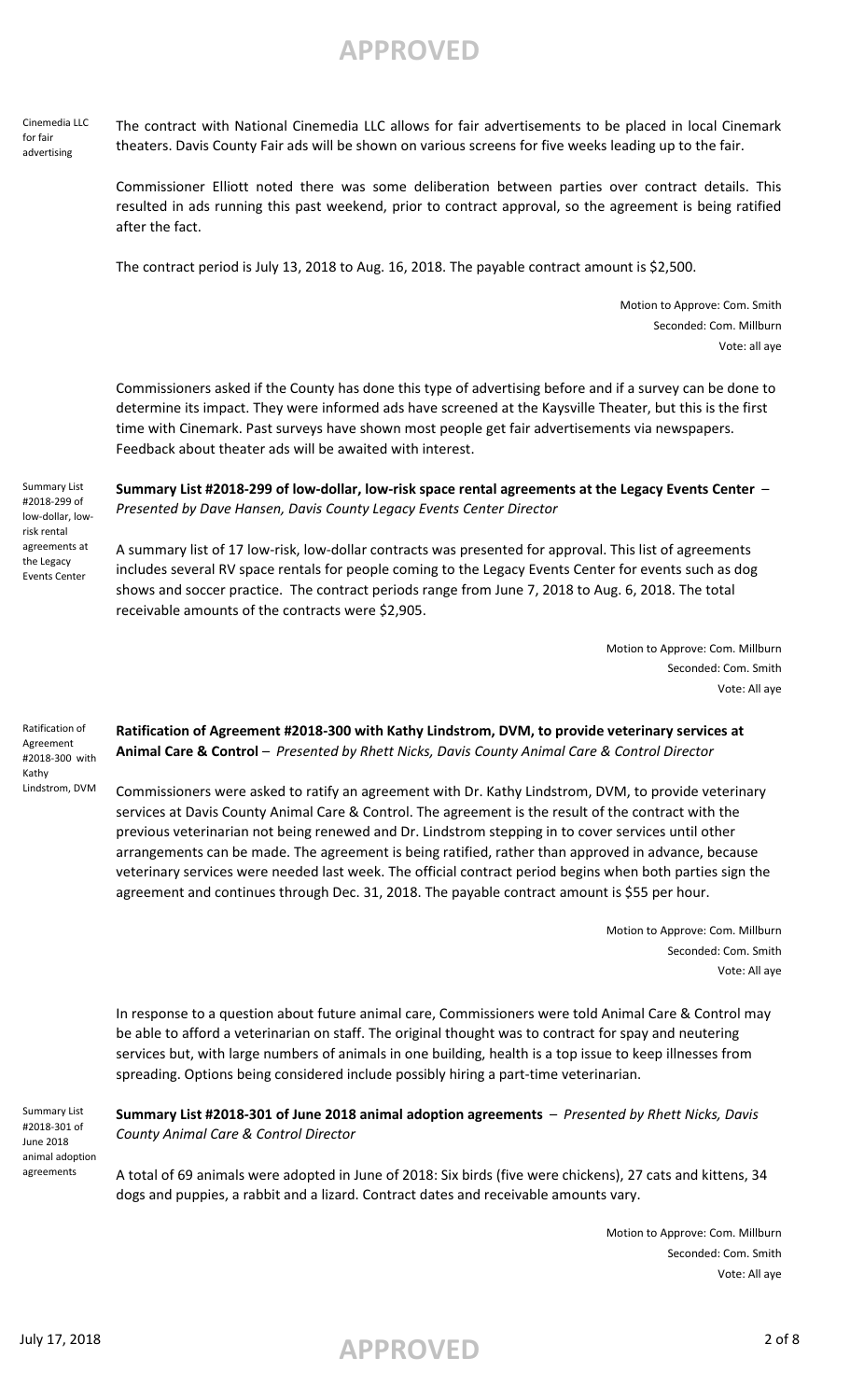Agreement #2018-302 with United Way of Salt Lake for dental services funding

**Agreement #2018-302 with United Way of Salt Lake for funding of dental services for those who meet program parameters** – *Presented by Brian Hatch, Davis County Health Department Director*

The Davis County Health Department applied for funding from the United Way of Salt Lake to help with dental care for those who have no insurance and received an award to put toward direct services for people who meet program parameters. The Health Department works with local dentists to provide direct care. Most of the individuals receiving service come in through Medicaid-related programs. Commissioners noted this is an important service for many people in our community. The contract period is July 1, 2018 through June 30, 2019. The receivable contract amount is \$5,000.

> Motion to Approve: Com. Smith Seconded: Com. Millburn Vote: All aye

Agreement #2018-303 with DearReader. com for Select Reads newsletter service

**Agreement #2018-303 with DearReader.com for purchase of Select Reads as a newsletter service** – *Presented by Josh Johnson, Davis County Library Deputy Director*

The provider for Davis County Library's newsletter service is being changed to get more value for less money. Patrons can sign up to receive emails informing them of new materials available at the library. This service has been promoted on the library's website, resulting in a 3- to 9-percent increase in interest since March. With the past newsletter provider, a County Library staff member had to manually populate the information for the email. The new Select Reads newsletter service, provided by DearReader.com, should be able to automate many of the functions previously provided by library staff. Library patrons should also be able to customize the newsletter they receive based on their preferences. The contract with DearReader.com is \$2,300 less than the \$5,700 charged by the previous vendor. The contract period is Aug. 1, 2018 to July 31, 2019. The payable contract amount is \$3,400.

> Motion to Approve: Com. Smith Seconded: Com. Millburn Vote: All aye

Agreement #2018-304 with Morgan Industries, Inc. for asphalt project at the Justice Complex

### **Agreement #2018-304 and Notice to Proceed with Morgan Industries, Inc. for asphalt mill and overlay at the Justice Complex** – *Presented by Chief Deputy Arnold Butcher, Davis County Sheriff's Office*

Chief Deputy Butcher invited Mitch Matern, Justice Complex Maintenance Manager, to present the contract with Morgan Industries for asphalt mill and overlay at the Justice Complex. The Chief Deputy said he's never met a man who takes more ownership or has more dedication and pride in the job than Mitch, and the Davis County Jail can physically rival the condition of any jail in the state because of him. Mitch said six bids were received in response to an RFP for the project. A committee evaluated the bids and, after research and phone calls about past work, felt comfortable hiring Morgan Industries. The Justice Complex has had one overlay since being built in 1991, and slurry seals since, but there are now areas starting to crack and break apart. In order to maintain slopes needed for drainage, it was decided to remove two inches of asphalt by milling and then finish with an overlay. Arrangements are being made for staff and visitor parking with other entities that have property at the Justice Center. The contract begins 14 days after signing and then must be completed within 45 days. The payable contract amount is \$220,038.91.

> Motion to Approve: Com. Millburn Seconded: Com. Smith Vote: All aye

Commissioners expressed appreciation for the taking care of the County jail since the time it was built, noting that it's clean and well maintained by a knowledgeable staff.

Agreement #2018-305 with UDOT for funding of design, etc. related to bus

**Agreement #2018-305 with Utah Dept. of Transportation for funding of roadway-related environmental, design, engineering and improvements for proposed bus rapid transit routes (South Davis BRT)** – *Presented by Commissioner Millburn*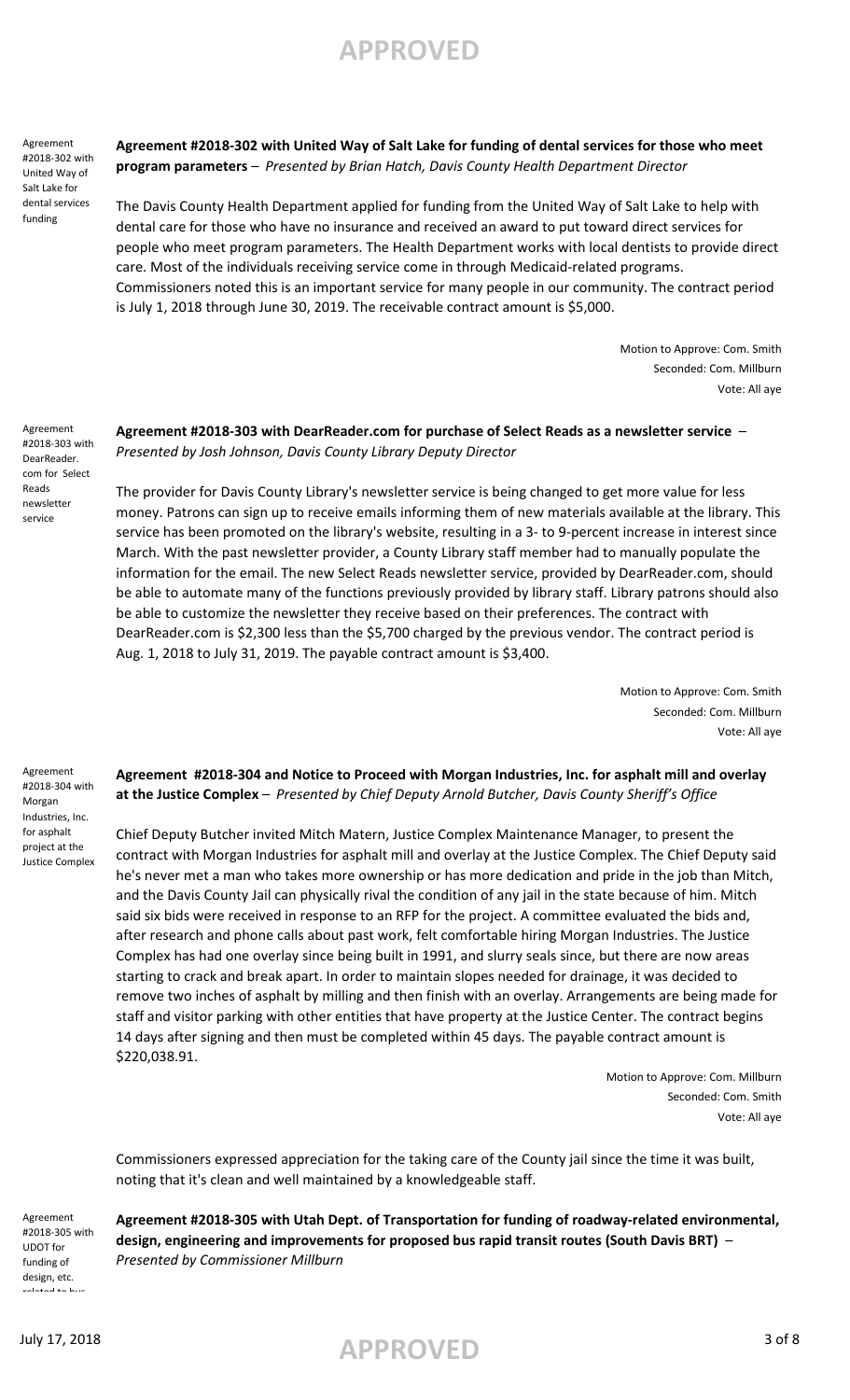#### related to bus rapid transit routes

Commissioner Millburn worked during the 2016 Legislative Session to move forward proposed bus rapid transit routes for South Davis. His lobbying efforts resulted in \$1.2 million coming from the State Legislature for the next steps in the project. This agreement is with UDOT which will release funds to Davis County as the oversight entity. In the next few weeks an agreement is coming between the County and the Utah Transit Authority (UTA) to expend these funds on environmental and preliminary engineering for this project. Commissioner Elliott thanked Commissioner Millburn for his work with the Legislature on this project. The contract period is June 12, 2018 to June 5, 2033. The pass-through receivable contract amount is \$1,200,000.

> Motion to Approve: Com. Smith Seconded: Com. Millburn Vote: All aye

Commissioner Millburn moved to open Public Hearing in regards to consideration of additional budget appropriation requests, both revenues and expenditures, associated with the 2018 budget. Commissioner Smith seconded the motion. All voted aye.

**Public Hearing for consideration of approval by resolution of additional budget appropriation requests**  to be funded by new revenues and/or monies unspent in the prior year - *Presented by Heidi Voordeckers, Davis County Chief Deputy Clerk/Auditor*

An introduction was given to aid in understanding additional proposed budget appropriations requests: • Increase to Tax Anticipation Notes (TANS) interest costs. Those were approved two Commission meetings ago in the amount of \$10 million. The increased costs are directly due to interest rate hikes since this was budgeted last fall. Last year the County pulled \$7 million, however, after looking at this year's cash flow projections and construction projects it was deemed prudent to pull \$10 million to cover the revenue shortfall until taxes are received in November. The total on that request is \$64,000.

 • Land improvements for property the County owns in Centerville. The property committee is proposing to develop this property, which requires some utility improvements. The Planning Department is requesting \$88,000 to install those improvements and anticipates a revenue offset later in the year when the property is sold.

• Software maintenance agreement with BCI. This was a 2017 budgeted item that did not get paid as part of the 2017 budget, so the request came through to roll 2017 funds to 2018 to cover this payment. Those three items are all using existing fund balance; there's no revenue offset at this point.

to move past the original audit and get the four remaining reviews approved. Monitoring of the program will not be any less work after this hurdle is passed and funds are released. • The Clerk/Auditor's Office request is related to the County's Community Development Block Grant (CDGB) program. Several options have been considered regarding the handling of this program. There are more than 45 three-year projects that need to get pushed through and funded within the next year. There is not an outside entity in Utah that can assist the County in meeting environmental review requirements and, at \$145-\$195 per hour, an out-of-state contract would be expensive. This request is to fund a fulltime grant manager position to initially oversee and get the program back on track. It is reimbursed through the CDBG program and the County did request the full amount for administration fees for 2018. The request is for \$88,000 in revenue, \$47,500 for pro-rated payroll wages, \$22,500 for pro-rated benefits, \$2,000 for training, and \$16,000 which would balance out the \$88,000 requested. If not used it could be turned back, but it might provide an opportunity to bring in an outside consultant on environmental reviews. Funding for the program has been frozen since July 2017, so projects from 2016, 2017 and 2018 are on hold. All but four environmental reviews are now approved by HUD with Aug. 21 as the earliest possible date for release of funds. There is another required comment period but work has

(Commissioners offered to share contacts made this past weekend at the National Association of Counties conference which may be useful resources, particularly for environmental reviews.)

• Grant revenues are being received from the State of Utah Labor Commission, into the County's Human Resources Department, to fund safety and supplies for the Safety Committee and Super Safety Hero program.

Public Hearing for additional budget appropriation requests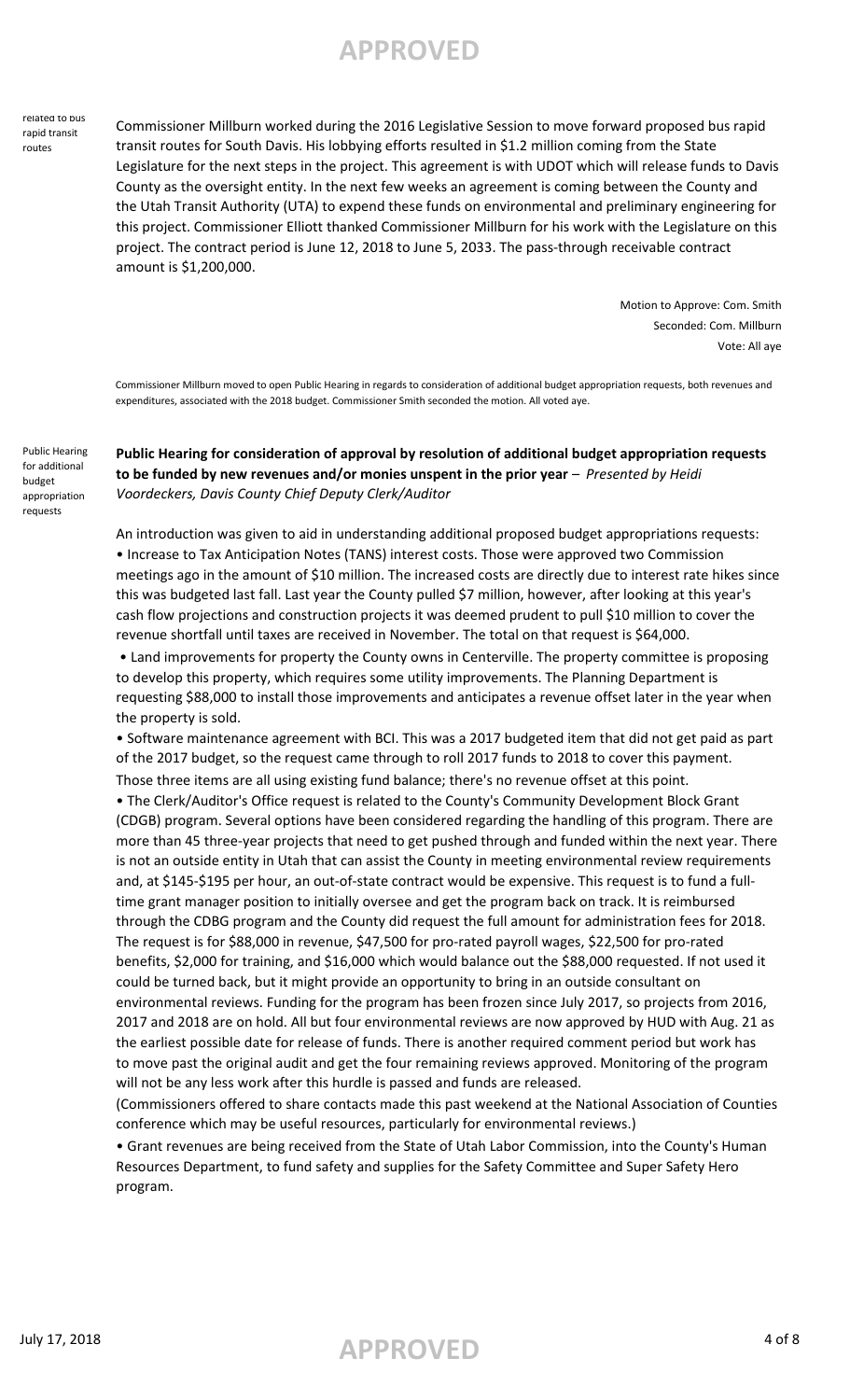• Clean-up of transfers. Most property tax revenues were coming into the General Fund, historically. Those tax rates were broken out for the 2018 tax year and are expected to continue this way moving forward, as such these transfers in and out – \$10 million out to the general fund, \$5 million in to the Health Department, \$200,000 in to the Health Department capital fund, and \$4,800,000 in to Flood Control – will no longer be necessary because they'll be collecting their own revenue through tax increment. A Paramedic special revenue fund, Fund 14, is being re-established to take in revenue through a tax increment, but it will require that the \$1.5 million they receive be transferred back to the General Fund to cover the paramedic portion of the Sheriff's Services budget.

• Changes to Fund 22. The request is for some interlocal contributions to Bountiful City for the BRT construction project in the amount of \$5,000. In addition, there is a request for \$10,000 to contract with Wasatch Regional Council to administer the County's Prop 1 grant program.

• Emergency repairs need to be performed on the failing Barton Stone culvert. A total of \$500,000 is being requested from County Flood Control or Public Works funds to cover repairs.

Overall, net use of fund balance for these requests is \$673,000, the bulk of which is the culvert project. It is proposed to use \$158,300 of Fund 10 fund balance, and \$15,000 of Fund 22 fund balance.

Members of the public were offered the opportunity to comment. No comments were made.

Commissioner Millburn moved to close the Public Hearing. Commissioner Smith seconded the motion. All voted aye.

Commissioners expressed thanks for information offered about budget opening items and for the control and involvement of the Clerk-Auditor's Office over County finances. They also noted that emergencies such as the flood control project are why fund balances are built into the budget. If not for prudent planning and saving for a rainy day, the County would be in a difficult situation.

**Resolution #2018-306 approving additional budget appropriation requests. Budget increases will be funded by new revenues and/or monies unspent in the prior year.**

The requested budget changes were approved.

Motion to Approve: Com. Millburn Seconded: Com. Smith Vote: All aye

Commissioner Millburn moved to recess to Board of Equalization. Commissioner Smith seconded the motion. All voted aye.

#### **BOARD OF EQUALIZATION**

Resolution #2018-306 approving additional budget appropriation requests

Property Tax Register

The Property Tax Register was presented by Curtis Koch, Davis County Clerk/Auditor, as follows:

Under Auditor Adjustments there was one abatement for veteran tax exemptions, and under Assessor's Adjustments there were various Assessor-initiated corrections.

> Motion to Approve: Com. Smith Seconded: Com. Millburn Vote: All aye

Commissioner Millburn moved to reconvene Commission meeting. Commissioner Smith seconded the motion. All voted aye.

#### **CONSENT ITEMS**

**Check Registers** Check Registers were approved. Check Registers

> Motion to Approve: Com. Smith Seconded: Com. Millburn Vote: All aye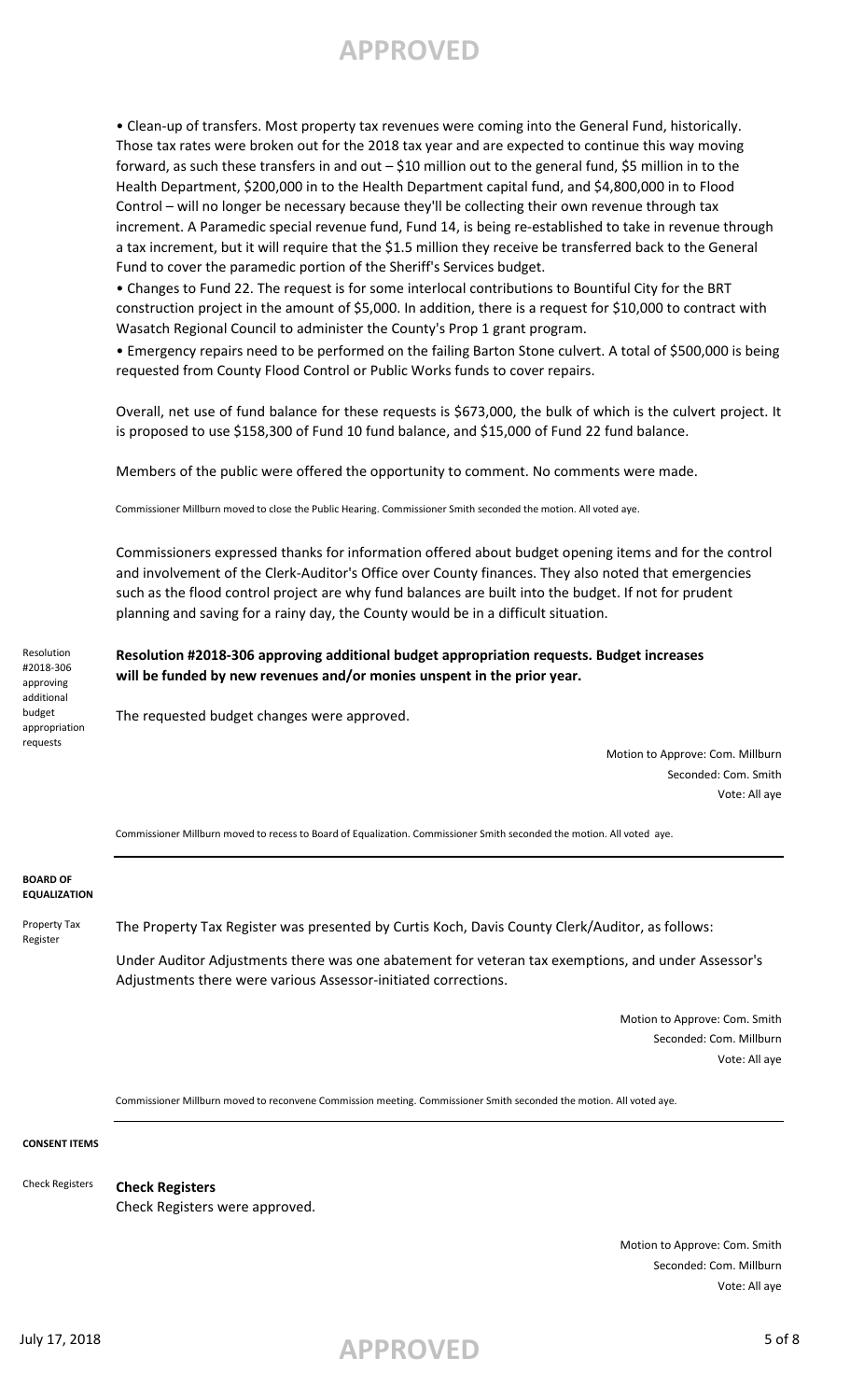Commission Meeting Minutes

### **Meeting Minutes**

Meeting minutes for June 19, 2018 and June 26, 2018 were approved.

Motion to Approve: Com. Smith Seconded: Com. Millburn Vote: All aye

| <b>COMMISSION</b><br><b>COMMENTS</b> |                                                                                                                                                                                                                                                                                                                     |
|--------------------------------------|---------------------------------------------------------------------------------------------------------------------------------------------------------------------------------------------------------------------------------------------------------------------------------------------------------------------|
| Com. Elliott                         | Commissioner Elliott said he and Commissioner Millburn returned last night from the National Association<br>of Counties (NACo) Conference in Nashville. He sits on NACo's Public Safety Board, which makes policies<br>and presents them to a delegation that works to make sure they're heard on a national level. |
|                                      | "It's always interesting to hear from other counties. Their issues, a lot of them, are the same we have," he<br>said, noting that pre-trial services, hiring processes, and law enforcement administration were among the<br>issues he was able to discuss with other county leaders.                               |
|                                      | He also works with NACO's NextGen, a network to develop the next generation of leaders and give them<br>learning opportunities.                                                                                                                                                                                     |
|                                      | Interactions with other Commissioners is one of the reasons to go to conferences, he said. Conferences<br>also give county leaders the chance to build relationships with key players in the federal government.                                                                                                    |
| Com. Smith                           | Commissioner Smith is glad to be back after taking care of his wounded shoulder. He enjoyed the Board of<br>Health executive meeting this morning and spending the last couple of days working on Human Services<br>issues.                                                                                         |
|                                      | "I just appreciate the quality of the people that I get to work with, and we have some wonderful folks that<br>are very much engaged, and I do appreciate that," he said, adding that it's nice to have "Commissioner-<br>Elect" Lorene Kamalu becoming involved with these issues.                                 |
| Com. Millburn                        | Commissioner Millburn served on NACo's Transportation committee at the Nashville Conference. He said<br>the real value of attending conferences is the interactions with elected officials from across the county to<br>see the similarities and differences in the way policy is brought about and enacted.        |
|                                      | Key takeaways from the conference, for Commissioner Millburn, were the opportunity to find different<br>ways to engage the public and also provide better services through technology.                                                                                                                              |
|                                      | It's hard to embrace new technology sometimes, he said, but County officials need to stay abreast of<br>changes in order to get information to citizens and provide the best services possible.                                                                                                                     |
|                                      | Commissioner Millburn found himself a bit melancholy attending the recent conference, knowing it was<br>the last one he'll be attending and the last time that he'll probably see a lot of those people.                                                                                                            |
|                                      | "It's been a pleasure to rub shoulders with folks from all across this great nation," he said.                                                                                                                                                                                                                      |
|                                      | Commissioner Elliott invited other comments from the dais.                                                                                                                                                                                                                                                          |
| Clerk/Auditor                        | Curtis Koch noted that he was not able to attend last week's meeting, which was unfortunate because<br>there were things he wanted to say.                                                                                                                                                                          |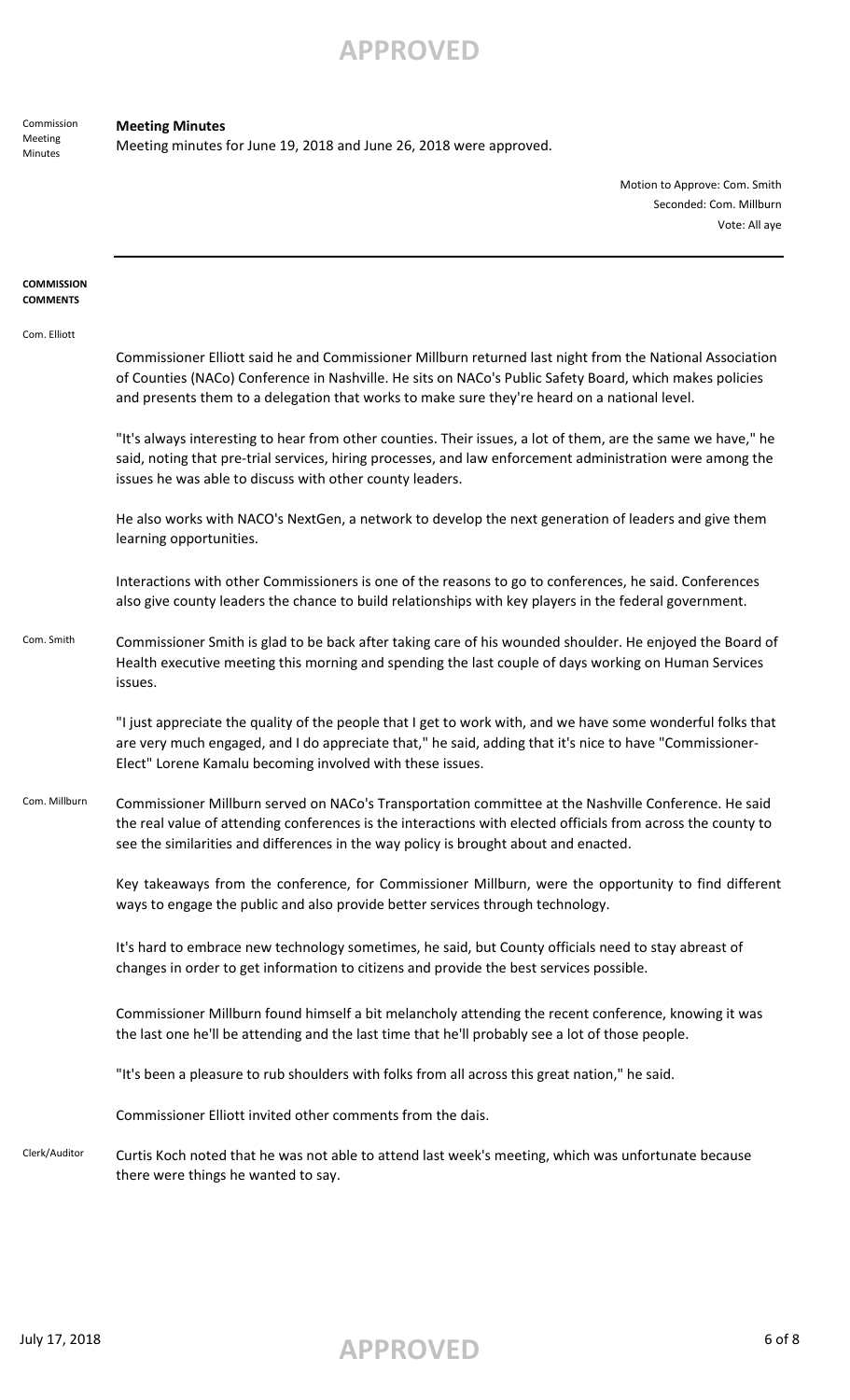"I wanted to take some time to thank the staff in my office, on the Clerk's side, for doing a phenomenal job implementing a new election system with as smooth a transition as any citizen or individual could hope for. The work of that staff led by Brian McKenzie, my Chief Deputy Clerk, was phenomenal," he said, noting that staff had an added workload with ballot initiatives and certifying over three-quarters of a million signatures.

He also recognized the work going on in the Auditor's office. Chief Deputy Auditor Finance Heidi Voordeckers is implementing new staff, fixing long-standing problems and working with her staff to implement a new county-wide finance system. He appreciates the hard work and leadership of all individuals in the office.

County Attorney Neal Geddes wanted to make a comment before David Hartvigsen left the meeting.

> "I worked with Dave several years ago, and just wanted to thank him for his willingness to serve," he said. "He is an outstanding man with incredibly high character, great legal judgment, and we're really lucky that he's willing to take time to come be a part of our Career Service Council."

**PUBLIC COMMENTS** Barbara Patterson, of 2562 W. 1725 North, Clinton, introduced herself as a member of the Clinton City Council. She said she has spoken with Commissioner Elliott and let him know she is not happy with the way the Legacy Events Center is being run.

> "You've run all the rodeo people off. There's a hundred kids in that rodeo association that have to travel clear to Tremonton to practice. We have no rodeos out there any more. I'm sorry, but if the people across the street are upset about the smell of the horses they shouldn't have moved there," she said, adding that she doesn't want to see it going away. "I want to see the event center used as it was intended to be used for – agricultural, rodeos – stuff like that need to be in there."

She doesn't agree with putting plastic flooring over the event center dirt for other types of events.

"Someone is going to fall on that – an older person can fall and break a hip. I've seen ladies with buggies that the kids are just bouncing in them. It's really not a good idea. I really think we need to take a look at that, and I know there was a survey went out and 1,500 people want it back the way it was. We want the rodeos back in there. We want the kids to be able to practice there, and keep it the way that it's intended to be, and I don't think it needs to be moved again," she said, noting that the Davis County Fairgrounds used to be at Lagoon. "Then Lagoon didn't want it, so we moved it to the west side of the freeway. That's where it should be. I'm sorry there's people that got moved in there, but you've got to understand we've got little kids – I think they said about 100 little kids – that are doing this junior rodeo, and they named it Legacy Rodeo Association. So you need to look at what you're doing out there – get it back, you know, let the kids come in and practice. I think they have to pay \$45 dollars an hour in Weber County, and I'm not sure how much they have to pay in Tremonton, but that's a long way to take your kids and your horse every time you have to practice. So I would appreciate being kept in the loop on this, and hope we can get it under – back to a little bit the way it was. Thank you."

**CLOSED SESSION** Commissioner Millburn motioned to adjourn to a closed session for reasons permitted under Utah Code Annotated 52-4-205. Commissioner Smith seconded the motion. All voted aye.

The closed session began at 10:54 a.m.

Commissioners returned from closed session at 11:49 a.m. and no action was taken.

**MEETING ADJOURNED**

Open meeting was adjourned at 11:49 a.m.

All publicly distributed materials associated with this meeting are noted as follows:

A. Agenda

B. RFP Opening for Mutton Hollow and 50 East Street Rebuild Project